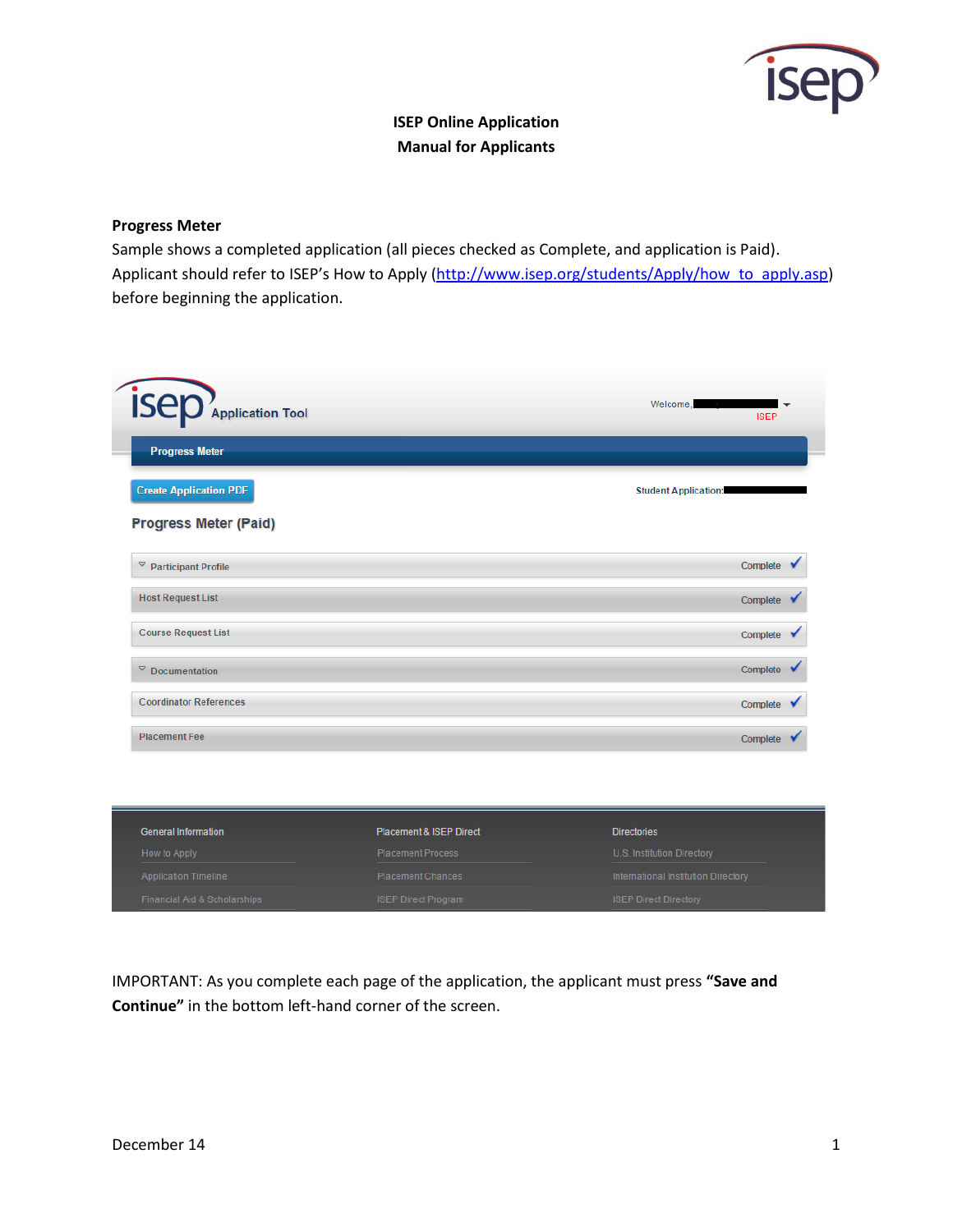## **Participant Profile**

The Participant Profile is divided into 5 sections, as shown below. Applicant must fill in required fields before saving and continuing.

| $\triangle$ Participant Profile | Complete |  |
|---------------------------------|----------|--|
| <b>Biographical Information</b> | Complete |  |
| Dependents                      | Complete |  |
| <b>Emergency Contact</b>        | Complete |  |
| Academic Information            | Complete |  |
| <b>Terms &amp; Conditions</b>   | Complete |  |

# **Host Request List**

Applicant is asked at this point to list their host site requests in the order of preference, and should be prepared to write a brief explanation of how each site fits into his/her study abroad goals. It is very important to carefully research the host sites' membership directory page to be sure you meet any special conditions or prerequisites.

| <b>Instructions</b>                                                                                                                                                                                                                             | Ø |
|-------------------------------------------------------------------------------------------------------------------------------------------------------------------------------------------------------------------------------------------------|---|
| Exchange Sites: Select, in order of preference, ISEP member institutions at which you wish to study. To increase your chances of placement, ISEP<br>recommends you identify ten institutions at which you would be willing to accept placement. |   |
| Direct Sites: Students wishing to study abroad through ISEP Direct need only list their first-choice program.                                                                                                                                   |   |
| Sites in the US: If you apply for a Restricted site in the US, it must be listed as your first choice; you are only permitted to apply for ONE Restricted<br>site.                                                                              |   |
|                                                                                                                                                                                                                                                 |   |
| Hoot Cita Dogueete                                                                                                                                                                                                                              |   |

| <b>HOSE SILE REQUESTS</b> |                                                                                                                                    |
|---------------------------|------------------------------------------------------------------------------------------------------------------------------------|
| Placement                 | Semester 2: Program generally starts Ja ▼                                                                                          |
|                           | Sites * C Exchange C ISEP Direct                                                                                                   |
| Country                   | Select a Country<br>▼                                                                                                              |
| Institution               | Select an Institution<br>▼                                                                                                         |
| Program Type              | Select a Program<br>▼                                                                                                              |
|                           | Briefly explain below why this particular site is appropriate for your study abroad goals (academic, personal, geographical, etc.) |
|                           |                                                                                                                                    |
|                           |                                                                                                                                    |
|                           | <b>Add Host Site Request</b>                                                                                                       |
|                           |                                                                                                                                    |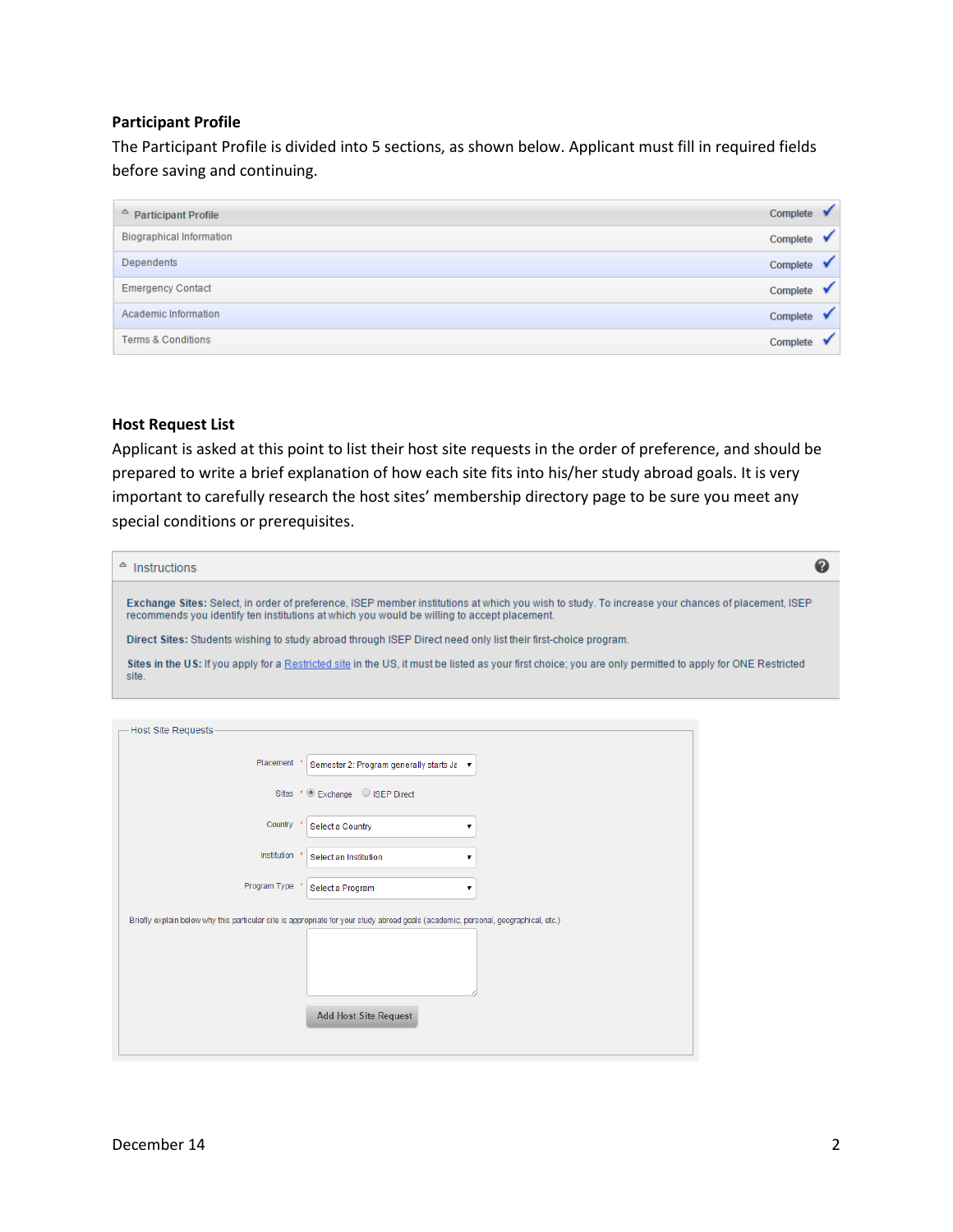#### **Course Request List**

Each site selected in the "Host Request List" section will automatically generate a blank course request list for the applicant to fill in. Student is asked to provide the course number, course name, and other information for a sufficient number of courses to meet full-time enrollment requirements. An example of "other information" can be that a certain course is required or, alternately, that the student is flexible.

| $\triangle$ Instructions                                                                                                                                                                                                                                                                                                                                                                             |  |
|------------------------------------------------------------------------------------------------------------------------------------------------------------------------------------------------------------------------------------------------------------------------------------------------------------------------------------------------------------------------------------------------------|--|
| A Course Request List must be completed for each Institution listed on the Host Site Request List                                                                                                                                                                                                                                                                                                    |  |
| Below, please indicate what courses you have found to be available at the above-named host institution and would like to take while abroad. Note<br>that flexibility is required and the courses you request may not be the courses you actually take while abroad. Please list more courses than you<br>intend to take as some courses may not be available during your requested placement period. |  |
| Note: If requesting graduate level coursework or a graduate degree program in the US, please check the ISEP Membership Directory to verify that<br>these are indeed available to ISEP participants. See the description for the difference between graduate and undergraduate level courses.                                                                                                         |  |
| ISEP students must be enrolled full time at host university.Students applying to study in the US may not take online courses to meet full-time<br>enrollment requirement.                                                                                                                                                                                                                            |  |

## The actual course request list will appear as follows:

| Course Number                                                                                 | Course Name  | Other Information |   |   |  |
|-----------------------------------------------------------------------------------------------|--------------|-------------------|---|---|--|
|                                                                                               |              |                   |   | 冊 |  |
| <b>Course Number</b>                                                                          | Course Name* | Other Information | Н |   |  |
| If the course requirements above cannot be met, I DO NOT wish a placement at this institution |              |                   |   |   |  |

Only the Course Name is required, but the more information you can provide, the better. After filling out a row for one course, press  $\overline{a}$  to save the entry and continue to the next course. To edit the course after entry, push  $\Box$  To delete an entry, push  $\Box$ .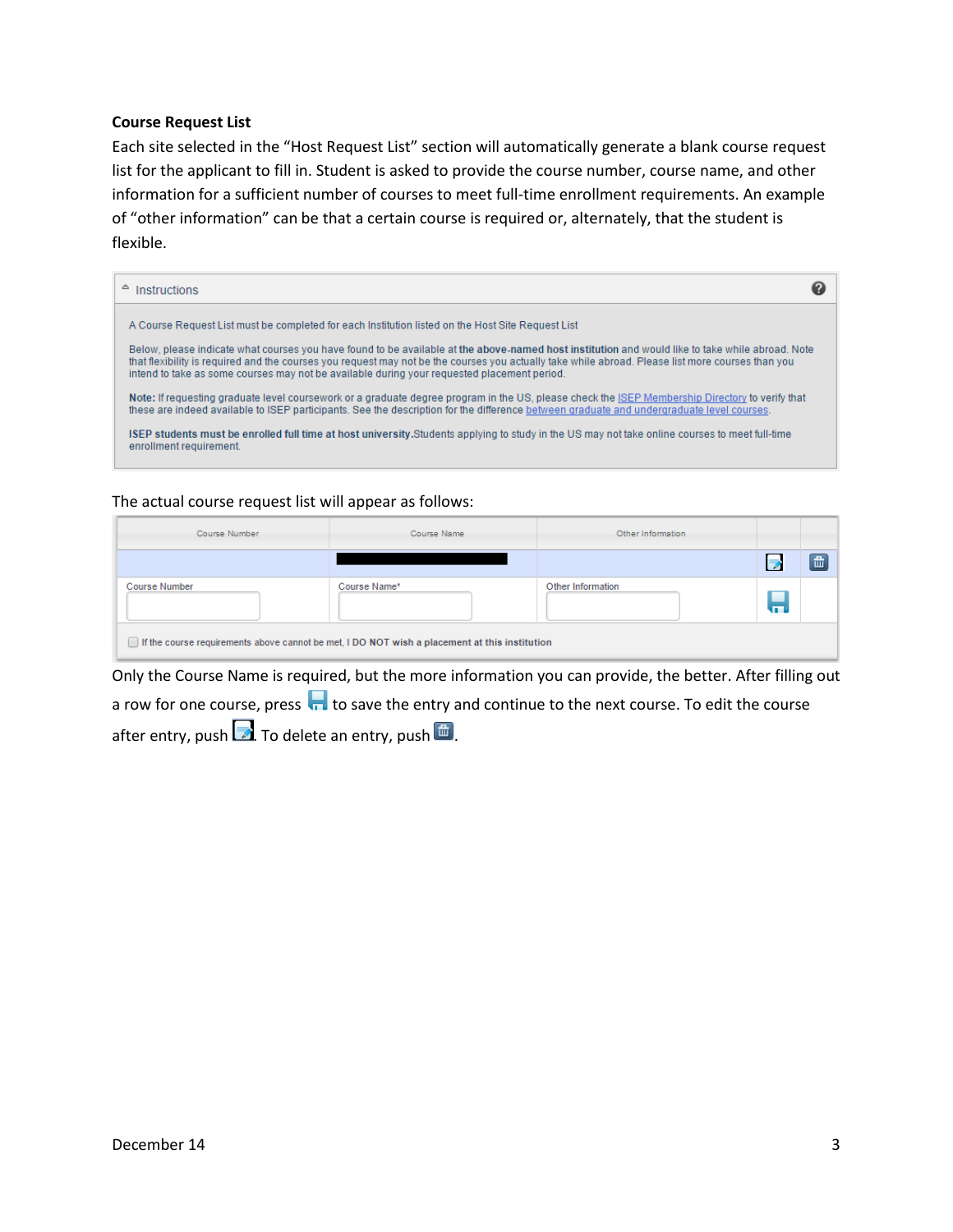## **Documentation**

The documentation requirements are divided into six sections, shown below.

Note: The applicant will need to upload documents. In order to do so, the applicant must click "Add File" on the respective page, then select the document from his/her files, and finally click "Upload."

| $\triangle$<br><b>Documentation</b>   | Complete |  |
|---------------------------------------|----------|--|
| Language Proficiency                  | Complete |  |
| <b>Personal Statement</b>             | Complete |  |
| <b>Academic References</b>            | Complete |  |
| Passport                              | Complete |  |
| Transcript                            | Complete |  |
| Additional Information (not required) | Not done |  |

*Language Proficiency*: A Language Proficiency Report (LPR) is required for all students wishing to study at a host program where the primary language of instruction is different than their native language. In this section, the student will have the option of uploading the scores for a standardized language test (TOEFL, IELTS, etc.), of uploading a faculty assessment, or of uploading both.

*Personal Statement*: The student is required to submit a Personal Statement according the instructions below. There is also the option to upload an additional "Other Language Essay."



*Academic Reference*: ISEP requires applicants to submit *one* academic reference. In order to have your faculty member complete an Academic Reference for you, the student can enter the referee's information in the application, and ISEP will send them an email with the PDF form of the required information. They will be requested to complete it and send it back to your ISEP coordinator on campus, who can then upload them on student's behalf.

*Passport*: Applicant must upload a legible copy of the identification page of his/her passport (as well as the passports of any dependents, if applicable).

*Transcript*: In order for ISEP and a potential host to review the application, the applicant must upload a copy of his/her*official* transcript.

*Additional Information*: In this section, the student can upload any other documents that they would like to include in the application. Examples: transcripts from past universities for transfer students, brief explanation of grades, etc. Additional documents are not required.